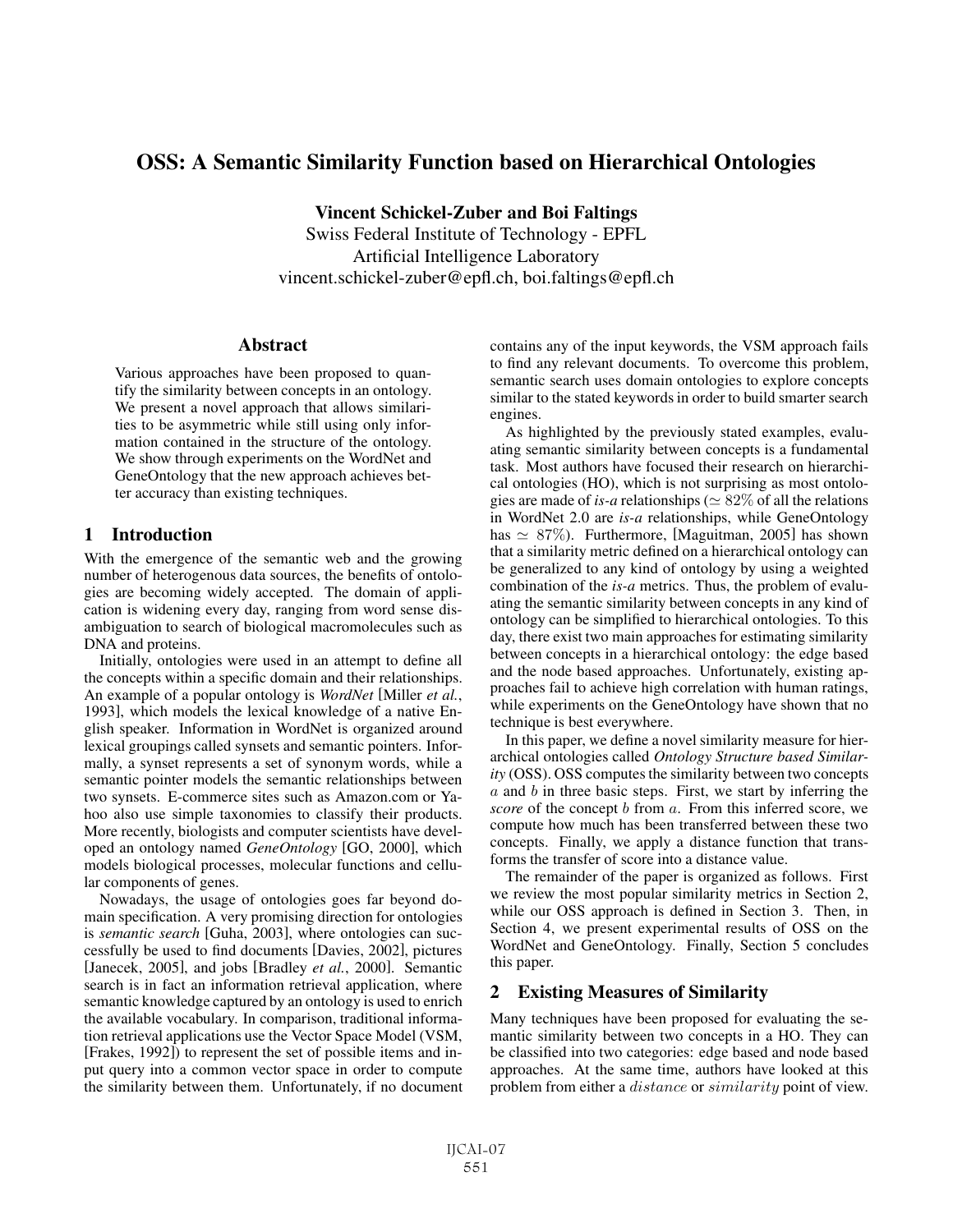These approaches are duals, as the *similarity* can be defined

as  $1 - distance$  when values are normalized to [0..1].<br>The edge based approach is the traditional, most intuitive, and simplest similarity measure. It computes the distance between two concepts based on the number of edges found on the path between them. [Resnik, 1995] introduced a variant of the edge-counting method, converting it from a distance to a similarity metric by subtracting the path length from the maximum possible path length:

$$
sim_{EDGE}(a,b) = (2 \times D) - len(a,b) \tag{1}
$$

where  $a$  and  $b$  are concepts in HO,  $D$  is the maximum depth of the HO, and  $len(a, b)$  is the shortest path between concepts a and b. Another popular variant of the edge based approach is the metric proposed by [Leacock, 1997], which scales the shortest path by twice the maximum depth of the HO.

$$
sim_{LEACOCK}(a,b) = -log\left(\frac{len(a,b)}{2 \times D}\right)
$$
 (2)

The node based approach was proposed by [Resnik, 1995] to overcome the drawbacks of the edge-counting approach, which considers the distance uniform on all edges. Resnik defined the similarity between two concepts as the *information content* of the lowest common ancestors,  $LCA(a, b)$ . The information content (IC) of a concept c is defined as the negative log likelihood of the probability of encountering an instance of the concept, i.e.  $IC(c) = -logP(c)$ . The intuition behind the use of the negative likelihood is that the more probable a concept is of appearing, then the less information it conveys. Formally, the similarity is defined as follows.

$$
sim_{RESNIK}(a,b) = \max_{c \in LCA(a,b)} IC(c) \tag{3}
$$

While Resnik defined the similarity based on the shared information, [Lin, 1998] defined the similarity between two concepts as the ratio between the amount of information needed to state the commonality between these two concepts and the information needed to fully describe them.

$$
sim_{LIN}(a,b) = \frac{2 \times IC(LCA(a,b))}{IC(a) + IC(b)} \tag{4}
$$

Hybrid approaches combine both approaches defined above. [Jiang and Conrath, 1997] proposed a combined model that is derived from the edge based notion by adding the information content as a decision factor. They defined the link strength between two concepts as the difference of information content between them. Following this, Jiang's distance metric is defined as follows:

$$
dist_{JIANG}(a,b) = IC(a) + IC(b) - 2 \times IC(LCA(a,b))
$$
 (5)

## 3 The OSS Approach

In this section, we define a novel similarity measure for hierarchical ontologies called *Ontology Structure based Similarity* (OSS).

As shown in Figure 1, OSS computes the similarity between two concepts  $a$  and  $b$  in three basic steps. First, we start by inferring the *score* of the concept b from a,  $S(b|a)$ . It is based on assigning concepts in the ontology an *a-priori score* (APS), and computing the relations between the scores assigned to different concepts. From this inferred score, we compute how much has been transferred between these two concepts,  $T(a, b)$ . Finally, we transform the transfer of score into a distance value  $D(a, b)$ .



#### 3.1 Definitions and Assumptions

In this work, an ontology  $\lambda$  is defined as a directed acyclic graph, (DAG), where a node represents a primitive concept, while an edge models the binary specialization relation ( $is$  – a) between two concepts. Thus, the ontology establishes a hierarchy where each concept can have a set of sub-concepts known as the *descendants*.

Furthermore, a concept represents*instances*(i.e.:a group of objects) with the same *features*, but not all instances of a concept must belong to a sub-concept. Consequently, instances of different sub-concepts are distinguished by differences in certain features. However, these are usually not made explicit in the ontology. Concretely, we see a feature as a restriction on a property or a combination of properties that differentiates a concept from its parent. For example, the subclasses of red and white wines are distinguished by a combination of features that include color and also certain aspects of taste.

We believe that the primary objective of a similarity measure is to simulate a user's behavior and closely correlate with it. In particular, a quantitative measure of similarity should express the ratio of numerical scores that may be assigned to each concept. The score could reflect how much an item is preferred, or how friendly it is to the environment. For this purpose, we assume that the *score* S of a concept is a realvalued function normalized to  $[0..1]$  that satisfies the following assumptions:

- A1: the score depends on features of the concept.
- A2: each feature contributes independently to the score.
- A3: unknown and disliked features make no contribution to the score, i.e. the score of a concept is a lower bound on the possible score of its instances.

Assumption A1 is very intuitive and reflects the fact that a concept is modeled by a set of features. Thus, the score will only be influenced by the features making up the concept. It is also the basis of multi-attribute decision theory (MAUT - [Keeney and Raiffa, 1993]), where the utility of an item depends on the preference value of the attributes making that item. Thus, all instances of the same concept will have the same score as they share the same features.

The second assumption eliminates the inter-dependence between the features and allows the score to be modeled as the sum of the scores assigned to each feature. In MAUT, an even stronger assumption (the mutual preferential independence) is used to build an additive value function for an item. Independence is a strong assumption, but it is still more accurate that the assumption that all the features correlate positively to the score.

The third assumption may appear counterintuitive, but it reflects the observation that users are risk averse. For example, if the score models the price that a user is willing to pay for an item, it is rational for users to adopt this pessimistic view, since one would not normally be willing to pay for features that have not been explicitly provided. Thus, the score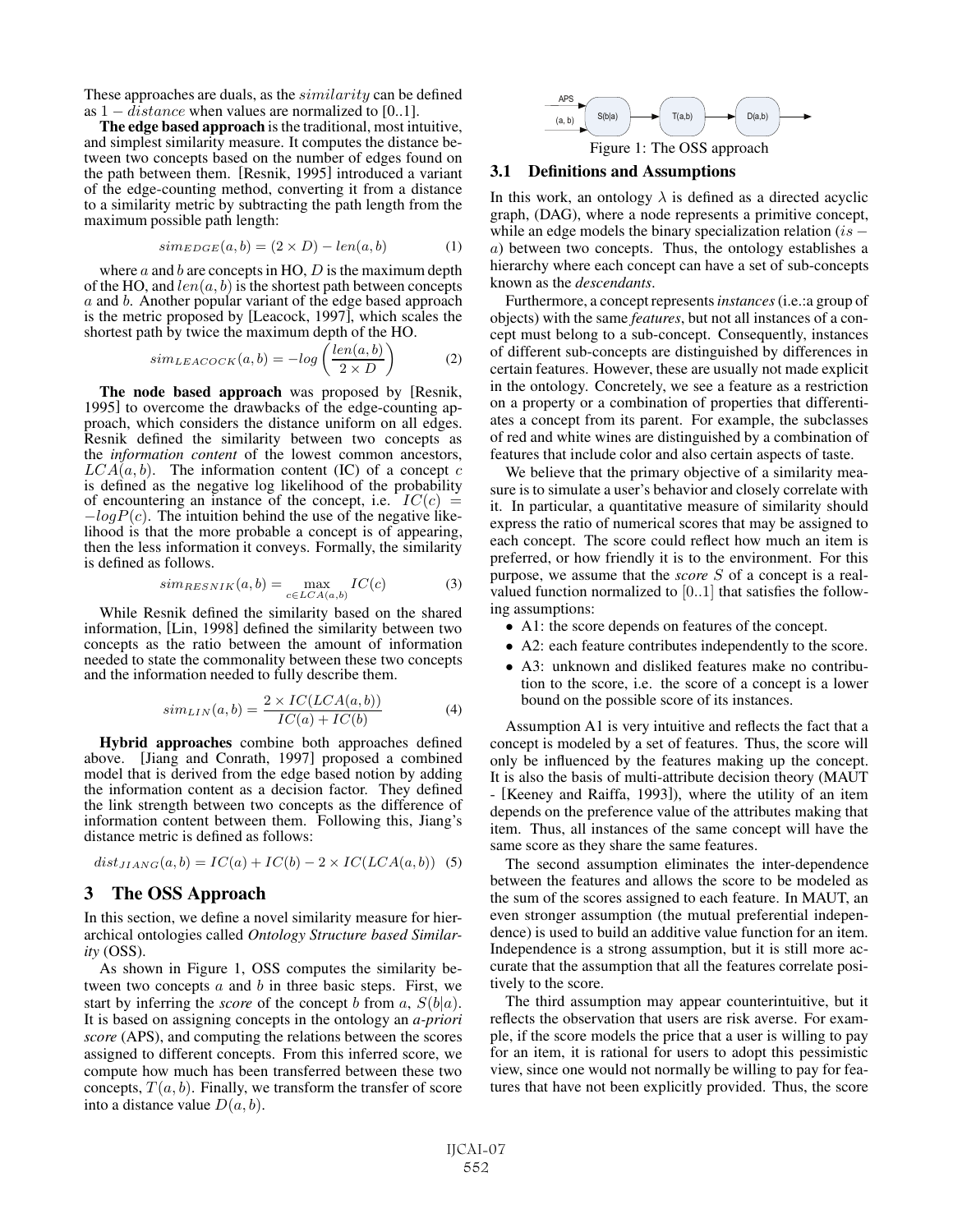attached to a concept can be seen as a lower bound on the score that items belonging to that concept might have.

## 3.2 Computing an A-priori Score

An ontology is usually designed in such a way that its topology and structure reflects the information contained within and between the concepts. A major ingredient of OSS is the computation of the *a-priori score* of a concept c,  $APS(c)$ , which captures this information. The APS models the expected score of each concept for an average user, but without using any user information. It is not used as a prediction of actual scores, but only to estimate constants ( $\alpha$  and  $\beta$ ) that determine how actual users scores propagate through the ontology.

As we have no information about the user, we assume that all concepts have a score that is uniformly distributed between 0 and 1. This is often a reasonable assumption as each concept exists to satisfy the desire of some group of people. Thus, the probability that the score of a concept  $c$  is superior to the threshold x,  $(S(c) > x)$ , is equal to  $1 - x$ . However, this probability ignores the fact that concepts can have descendants. Furthermore, our model is by definition pessimistic (A3), which means that the score should be a lower bound of the score of its instances and the score of its descendants. Therefore, the probability that the score of any concept c is superior to a threshold x is equal to  $(1-x)^{n+1}$ , where n is the number of descendants of  $c$ . Note that we count all descendants, not just the leaves, to account for the fact that each concept has instances that do not belong to any sub-concept.

Following this, the probability distribution of the score for a concept c is  $P(S(c) \leq x) = 1 - (1 - x)^{n+1}$ , while the expected score can be obtained by integration of the density function of c. Formally,  $E(S)$  is defined as follows.

$$
E(S) = (n+1) \int_0^1 x(1-x)^n dx
$$
  
=  $(n+1)$  
$$
\left[ -\frac{x(1-x)^{n+1}}{n+1} \Big|_0^1 + \underbrace{\int_0^1 \frac{(1-x)^{n+1}}{n+1}}_{1/((n+1)(n+2))} \right]
$$
 (6)  
=  $\frac{1}{n+2}$ 

Equation 6 tells us that the expected score of a concept  $c$ will be inversely proportional to the number of its descen $dants + 2$ . Following this, we define the a-priori score of a concept  $c$  with  $n$  descendants as:

$$
APS(c) = \frac{1}{n+2} \tag{7}
$$

The a-priori score defined in Equation 7 implies that the leaves of the ontology will have an APS equal to  $\frac{1}{2}$ , which is equal to the mean of a uniform distribution between 0 and 1. Conversely, the lowest values will be found at the root. This means that when we travel up the ontology, the concept becomes more generalized, and therefore the APS decreases. Another important aspect of this APS is the fact that the difference in score between concepts decreases when we travel up the ontology, due to the increasing number of descendants.

Resnik also uses the topology to compute the *information content* of a concept. The APS share some similarities with information content. For example, the difference in both APS and IC decreases when we travel up the ontology. However, some profound differences exist. First, the APS is a bottomup approach that considers the differences between the concepts, while Resnik's is a top-down approach that considers the commonalities between two concepts. Second, we use the  $1/x$  function to compute our score, while Resnik uses the logarithm to base 2. In the validation section, we show that this brings better results than the information content approach.

To illustrate the computation of the a-priori score, consider the simple ontology  $\lambda$  shown in Figure 2(a). First, the number of descendants of each concept  $n_c$  is computed. Then, we apply equation (7) to compute the APS of each concept in  $\lambda$ .



Figure 2: (a) a simple ontology  $\lambda$  and its APSs (b)

## 3.3 Inferring the Score

Re-consider the ontology  $\lambda$  shown in Figure 2(a), and imagine a situation where we want to compute the similarity between the concepts  $x$  and  $z$ . To propagate the score between these concepts, a link between them must be found. Thus, the first task in the propagation is to identify the chain that contains both concepts. To minimize the propagation, we construct the chain through the lowest common ancestor, LCA.

In a tree graph, a lowest common ancestor is defined as the closest upward reachable node shared by x and z [Knappe *et al.*, 2003]. Note that in a DAG, there can be several LCA nodes; in fact, the number of LCA nodes can grow exponentially with the size of the graph. Fortunately, this number tends to be small in reality, as most concepts have only a few parents. For example, a concept in the WordNet ontology has on average 1.03 parents.

We use the following heuristic method to select which LCA to use to propagate the score. For each possible LCA node  $y$ , we compute the following values:

- its depth  $d(y)$ , given as the distance of the longest path between the root and y, and
- its reinforcement  $r(y)$ , given as the number of different paths leading to  $y$  from  $x$  and  $z$ .

We pick the LCA as the node with the highest value of  $r(y) * 2^{d(y)}$ . The idea behind this heuristic is to consider the fact that a concept found higher in the ontology (low  $d(u)$ ) fact that a concept found higher in the ontology (low  $d(y)$ ) can still be more meaningful to the user if it has many paths leading to it (high  $r(y)$ ).

#### Upward Inference

The first situation that arises is when there is a path going from concept x to its  $k^{th}$  parent y. From the construction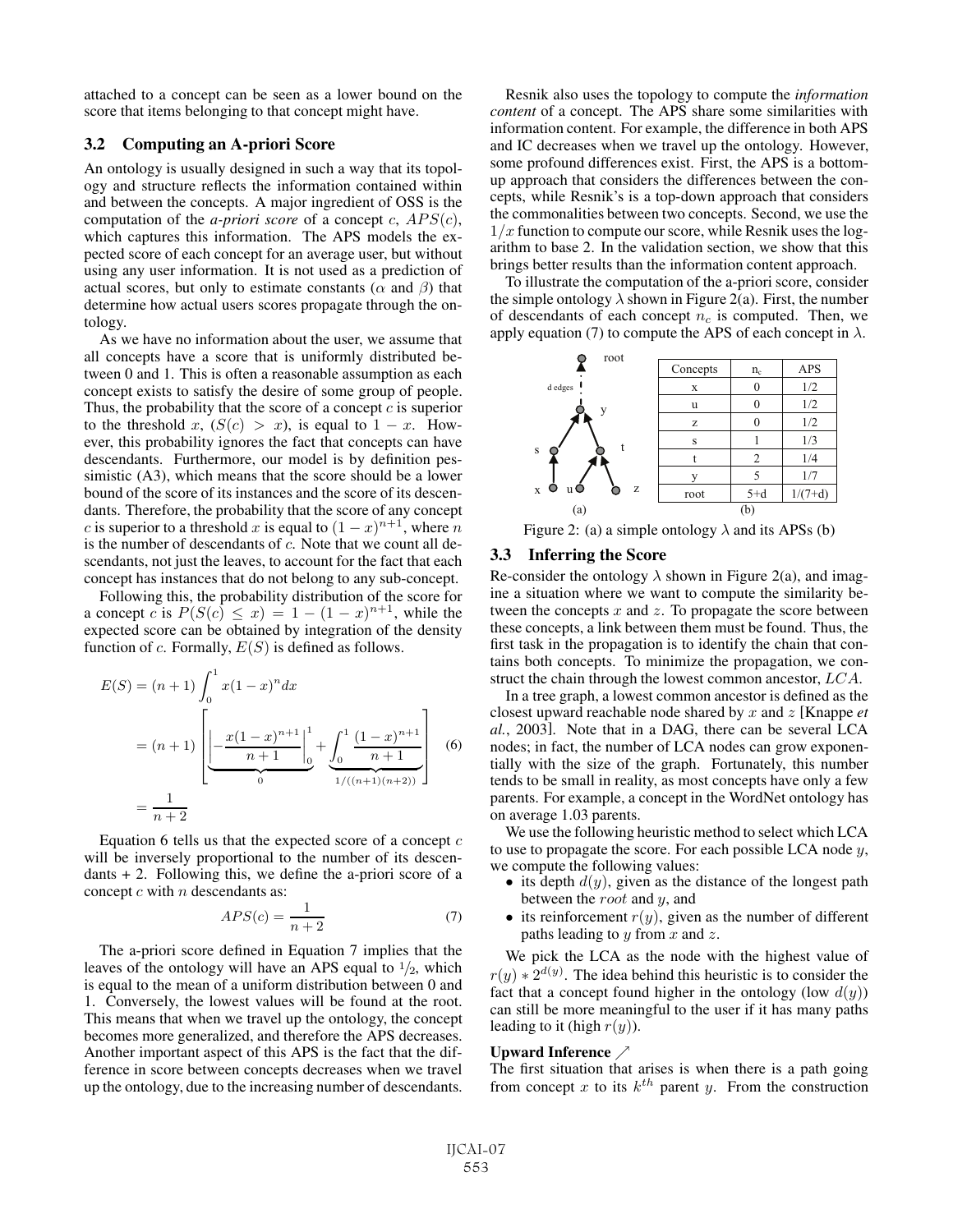of the ontology, both concepts have d features in common but the concept  $x$  has an extra  $k$  features that differentiate it from its ancestor. By definition of the model, we know that the score of a concept depends on the features defining that concept  $(A1)$ . Informally, it means that the score of y can be estimated knowing the score of x,  $S(y|x)$ , by looking at the ratio of features they have in common. We define  $S(y|x)$  as:

$$
S(y|x) = \alpha(x, y)S(x) \tag{8}
$$

where  $\alpha(x, y)$  is a coefficient of generalization. For every where  $\alpha(x, y)$  is a coefficient of generalization. For every pair of concept x and ancestor y in the ontology, we estimate  $\alpha$  using their ratio of a-priori score.

$$
\hat{\alpha}(x, y) = APS(y)/APS(x) \tag{9}
$$

#### Downward Inference

Inversely, we have the case where z is the  $l^{th}$  descendant of y. Following Equation 8, it is very tempting to assume that  $S(z|y) = \beta S(y)$ , where  $\beta$  is a coefficient of specialization that contains the ratio of features in common. However, this reasoning is not compatible with our second assumption – features contribute to the score independently. To understand this assumption, imagine that the score of the object is equal to the maximum price a user is willing to pay. Consider two concepts  $a$  and  $b$ , where  $a$  has one more feature than  $b$ . Now consider two users A and B such that A values  $b$  more than B does. This does not automatically mean that A will also attach a higher value to the extra feature that distinguishes  $a$ from b. Notice also that when we were traveling upwards, we were considering super concepts. This means that we were removing known features whose contribution to the score is likely to be proportional to it. However, when traveling downwards, we are adding new (unknown) features to the concept. Therefore, we need to consider the score of each new feature independently. Formally, it means that  $S(z|y)$  should be defined as follows.

$$
S(z|y) = S(y) + \beta(z, y)
$$
\n<sup>(10)</sup>

 $S(z|y) = S(y) + \beta(z, y)$  (10)<br>where  $\beta$  is a coefficient of specialization that we estimate using the a-priori score:

$$
\hat{\beta}(z,y) = APS(z) - APS(y) \tag{11}
$$

#### 3.4 Transfer of Score

Our intuition is that the *distance* between two concepts a and b is correlated to the amount of score being transferred between them.

Formally, a distance measure is a real valued function that we would like to satisfy the following axioms:

- *identity*:  $D(a, b) = 0 \Leftrightarrow a = b$
- *normalization*:  $0 \leq D(a, b) \leq 1$
- *triangle inequality:*  $D(a, c) \leq D(a, b) + D(b, c)$

It is otherwise customary to also include a symmetry axiom; however, one innovation of our proposal is that distance can be asymmetric so we do not include it.

Similarity and distance between two concepts must furthermore be independent of any particular amount of score that is being assigned to the concept. In particular, it must be applicable to any score in the admissible range [0..1]. Thus, distance can be related to the transfer of score only in a multiplicative, but not in an additive way. Following this, we define the *transfer of score* from a concept a to b,  $T(a, b)$ , as the amount of score being transferred from  $a$  to  $b$ , i.e.:

$$
S(b|a) = S(a) \times T(a,b) \Rightarrow T(a,b) = \frac{S(b|a)}{S(a)} \tag{12}
$$

Following our example, and using Equation (8) and (10),  $T(a, b)$  can be decomposed as follows.

$$
T(x, y) = \alpha(x, y)
$$
  
\n
$$
T(y, z) = 1 + \frac{\beta(z, y)}{S(x)}
$$
\n
$$
(13)
$$

In our context,  $S(x)$  is unknown, which renders the above computation for downwards transfer impossible. However, under the assumption that the score of any concept is uniformly distributed between 0 and 1 (Section 3.2), the expected score of a concepts is in fact equal to  $\frac{1}{2}$ . Thus, we approximate  $T(y, z)$  as  $1 + 2\beta(z, y)$ .

When judging the distance of two concepts  $a$  and  $b$ , the transfer of score from a to b should not attempt to predict the expected value of the score assigned to  $b$ , but a lower bound on it in order to model the fact that unknown features do not contribute. For upward propagation, the factor  $\alpha$  derived from the a-priori scores reflects this correctly, as the APS of an ancestor is constructed as a lower bound on scores of its descendants.

On the other hand, for downward propagation, the term  $\beta$ derived from the a-priori score reflects that translation from the lower bound to the expected value at the descendants. Thus, in order to produce a lower bound, the relation has to be inverted.

Consequently, the transfer  $T(a, b)$  becomes as follows.

$$
T(x, y) = \hat{\alpha}(x, y) \qquad \nearrow
$$
  

$$
\hat{T}(y, z) = \frac{1}{1 + 2\hat{\beta}(z, y)} \qquad \searrow
$$
 (14)

#### 3.5 Similarity Metric

We define the *Ontology Structure based Similarity* similarity  $\sin\cos\left(a, b\right)$  of two concepts a and b as  $1 - D(a, b)$ , where  $D(a, b)$  is a distance measure between the concepts.

To guarantee that  $D(a, b) \geq 0$ , and in order to satisfy the identity relation, we transform the transfer of score into a distance by taking its negative logarithm:  $D(x, z) = -\log T(x, z)$ . However, this distance would not be normalized to fall in the interval [0..1]. We thus normalize to obtain:

$$
D(a,b) = -\frac{\log(T(a,b))}{\max D}
$$
 (15)

where  $\max D$  is longest distance between any two concepts in the ontology. Thus, the distance measure satisfies the normalization. Such a logarithmic measure has also been used elsewhere for distance and similarity measure [Jiang and Conrath, 1997][Lin, 1998][Resnik, 1995].

To verify that the distance measure satisfies the triangle inequality, we consider the transfer from concept  $x$  to  $z$  (Figure  $2(a)$ , and the additional concepts s and t. Assume that the ontology is tree-structured, so that there is a unique path from

x to z with LCA y. Note that  $D(x, z) = D(x, y) + D(y, z)$ .<br>Assume first that s is a node on the path from x to y.<br>Then if s is part of the upward path from x to y, equation (9) implies that  $T(x, s) = APS(s)/APS(x)$  and  $T(s, y) =$  $APS(y)/APS(s)$ . Furthermore, and because  $T(x, y)$  =  $APS(y)/APS(x)$ , we can show that

$$
- \log(T(x, y)) = -\log(T(x, s) \times T(s, y))
$$
  
= -\log(T(x, s)) - \log(T(s, y)) (16)

As a consequence,  $D(x, y) = D(x, s) + D(s, y)$  and thus the riangle inequality holds as  $D(x, z) = D(x, s) + D(s, y) + D(s, y)$ triangle inequality holds as  $D(x, z) = D(x, s) + D(s, y) +$  $D(y, z)$ . If t is part of the downward path from y to z, then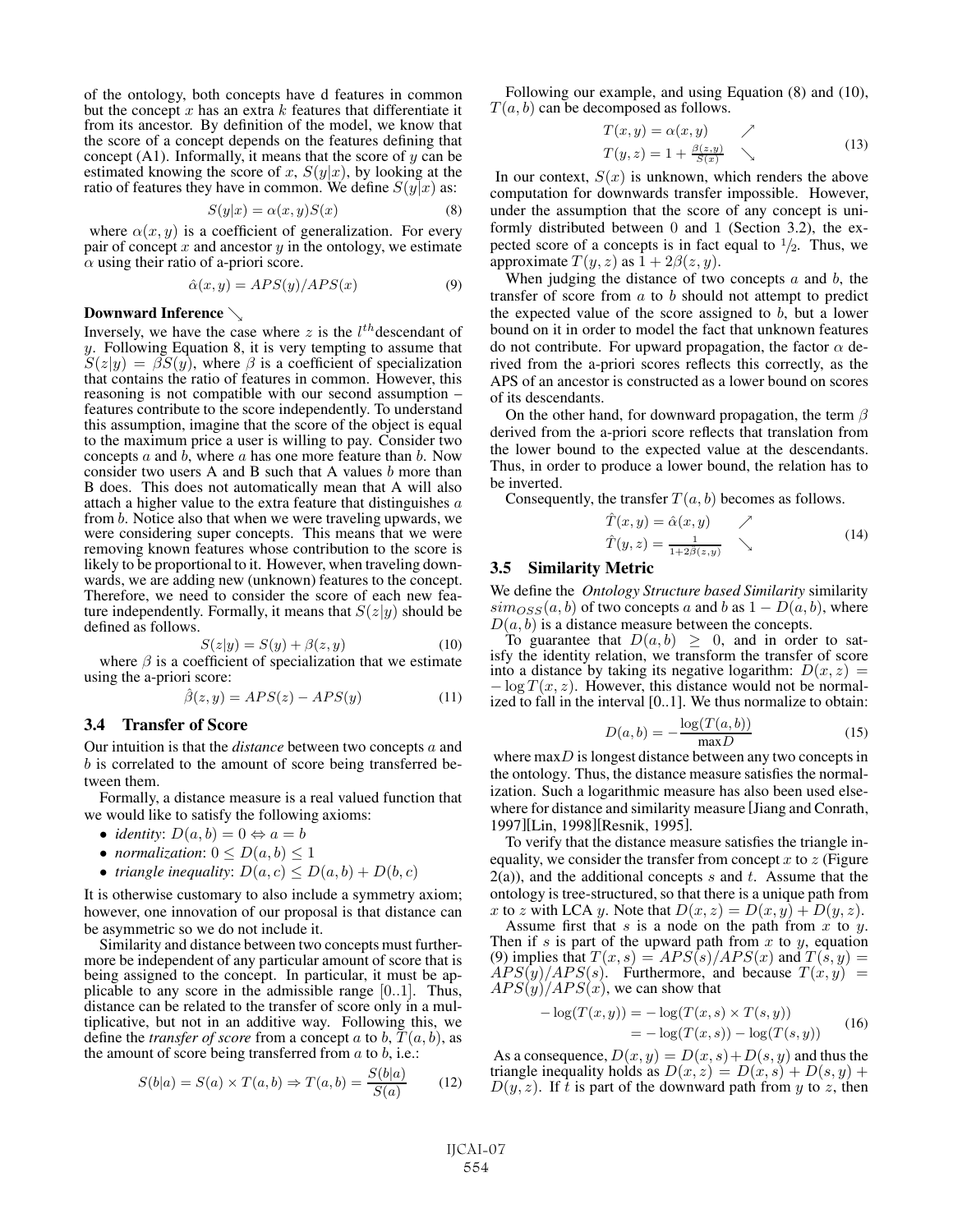we get that  $T(y, t) = 1/(1 + 2\beta(t, y))$  and  $T(t, z) = 1/(1 +$  $2\beta(z, t)$ ). By definition,  $T(y, z)$  is equal to  $1/(1 + 2\beta(z, y))$ , and Equation (11) implies that  $\beta(z, y) = \beta(z, t) + \beta(t, y)$ . Thus, we get the following equation:

$$
-log(T(y, z)) = -log\left(\frac{1}{1 + 2\beta(z, y)}\right)
$$
  
\n
$$
\leq -log\left(\frac{1}{1 + 2\beta(z, y) + 4\beta(z, t)\beta(t, y)}\right)
$$
(17)  
\n
$$
= -log\left(\frac{1}{1 + 2\beta(z, t)} \times \frac{1}{1 + 2\beta(t, y)}\right)
$$
  
\n
$$
= -log(T(y, t)) - log(T(t, z))
$$

which shows that the triangle inequality also holds when  $t$  is on the downwards path connecting  $y$  and  $z$ .

Now consider the case where s is not on the path from  $x$  to z. Due to the tree structure, the paths from x to s and from s to z will both contain a common part between a node s and a node  $d$  that is on the path from  $x$  to  $z$ . Since all transfers are  $\leq 1$ , this part can only increase the combined distance, so the triangle inequality will still hold.

Using Equations (14) and (15), we thus defined the distance between any two concepts in the ontology  $x$  and  $z$ , given the LCA  $y$  as follows.

$$
D(x,z) = \frac{\log(1 + 2\hat{\beta}(z,y)) - \log(\hat{\alpha}(x,y))}{\max D}
$$
 (18)

Table 1 illustrates the distance computation between the concepts x and z of the example in Figure 2(a).

| v<br>-<br>2.58<br>л<br>$X \cap Z$<br>$\sim$<br>24<br>maxD | Concepts | Direction | Transfer | Distance |  |
|-----------------------------------------------------------|----------|-----------|----------|----------|--|
|                                                           |          |           |          |          |  |
|                                                           |          |           |          |          |  |

Table 1: Distance between concepts x and z in ontology  $\lambda$ 

## 4 Experiments

#### 4.1 Experiment I - WordNet

When Resnik introduced the node-based approach, he also established an evaluation procedure that has become widely used ever since. He evaluated his similarity metric by computing the similarity of word pairs using the WordNet ontology, and then considered how well it correlated with real human ratings of the same pairs. These word pairs were selected in such a way that they covered high, intermediate, and low levels of similarity.

WordNet is the most widely used and one of the biggest ontologies in the world ( $\simeq$ 80000 concepts), which makes experiments credible. As many authors in the field do, we reproduced Resnik's experiment with the WordNet 2.0 on the original 30 word pairs. The correlations between various metrics and human ratings are displayed in Table 2.

\n Edge  
\n 
$$
\left| \begin{array}{cc}\n \text{Leacock} & \text{Resnik} \\
0.823 & 0.793\n \end{array} \right|
$$
\n

\n\n Li(BP),  
\n `Endgellu`BS: `component (CC)`.\n

\n\n 0.803  
\n 0.823  
\n 4s0f859m`ob.9th`l`l`l`l`l`l`ife  
\n a publication\n

#### Table 2: Correlation with various similarity metrics

Our approach using the a-priori score achieves over  $91\%$  correlation with real user ratings, and clearly demonstrates significant benefit over earlier approaches (t-obs  $\simeq$  3.28 and pvalue  $< 0.02$ ).

As expected, the hybrid approach performed better than existing techniques, but the improvement over the information based approach was not statistically significant (t-obs = 1.46 and p-value  $\simeq 0.08$ ). The edge based approach is the worst performing metric as it supposes that the edges represent uniform distances, which is obviously not true in WordNet.

|       |     | $_{\alpha}$ |       |  |
|-------|-----|-------------|-------|--|
|       |     |             |       |  |
| Corr. | 0 O | 882         | 0.693 |  |

Table 3: Different combinations of the coefficients in OSS

We tried different combinations of the coefficients  $\alpha$  and  $\beta$ in order to test the upward and downward propagation. As expected, Table 3 shows that the best correlation is obtained when using  $\alpha$  going up and  $1+2\beta$  going down. As mentioned earlier, these coefficients renders the metric asymmetric. In fact, experiments showed that the upwards distance is up to 15 times greater the the downwards distance when concepts are very dissimilar.

In section 3.4, we estimated the downward transfer between two concepts by using the expected score of a concept, i.e.:  $S(x) = \frac{1}{2}$ . To verify this assumption, we tested our metric with various scores ranging from the minimum APS in the ontology to 1.

|    | -<br>$\overline{\phantom{a}}$<br>$\sim$ | - -     | ~             | $\gamma$ |
|----|-----------------------------------------|---------|---------------|----------|
| ΙV | ◡                                       | ٠.<br>ັ | 1 $\cap$<br>◡ |          |

Table 4: Different value for  $S(x)$  in OSS

Table (4) shows that the optimum value does in fact occur when  $S(x) = \frac{1}{2}$ , and any value around it will not greatly influence the correlation. However, big underestimations of the initial score tend to influence the correlation by over 10% as it will overestimate the coefficient  $\beta$ .

#### 4.2 Experiment II - GeneOntology

To show the generality of the results, we performed another experiment on a much bigger scale using the GeneOntology (GO). GO was chosen over others as it is one of the most important ontology within the bioinfomatics community, and with over 20000 concepts, it is also one of the biggest.

As the name suggested, GeneOntology is an ontology describing gene products. Formally, the ontology is a DAG, where a concept represents a gene, and where an edge models *is-a* or *part-of* relationships. By definition, a gene product might be associated with or located in one or more cellular components; it is active in one or more biological processes, during which it performs one or more molecular functions. Thus, the DAG is further decomposed into three orthogonal sub-ontologies: *molecular function* (MF), *biological process*

 $0.603$  |  $0.823$  |  $0.793$  |  $0.823$  As0f859mo**0t9deh**| life applications, there is no human data of similarity over which we could benchmark our metric. Instead, [Lord *et al.*, 2003] proposed to use the Basic Local Alignment Search Tool (BLAST - [Altschul, 1990]) as it shows some correlations with concept similarity. BLAST compares nucleotide or protein sequences to sequence databases and calculates the statistical significance of